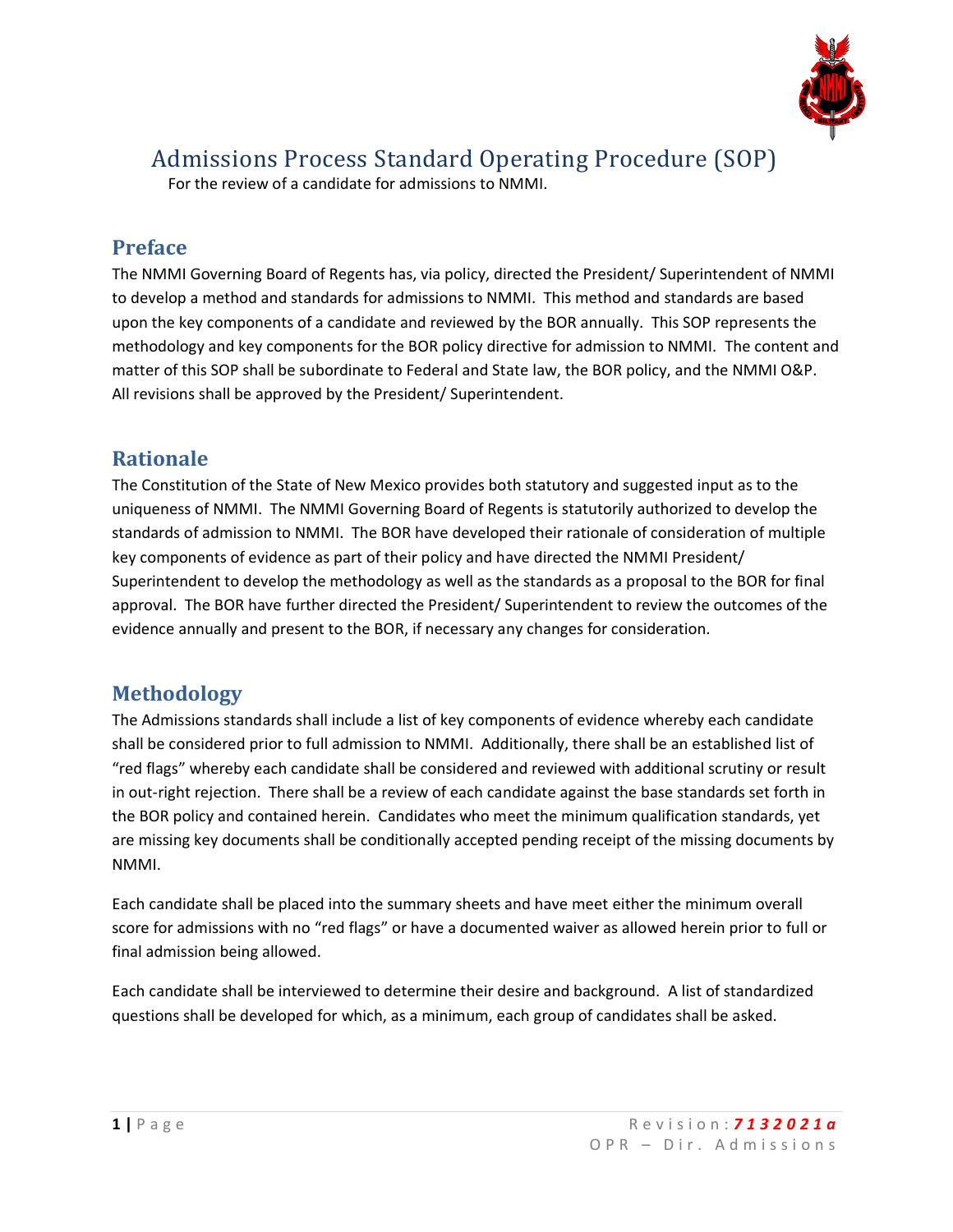

## **Revision Control**

Initial release – December 2017 as approved by the NMMI BOR

*R10222018a* – At the regularly scheduled BOR meeting held on the 19th of October, 2018, the BOR was presented and approved language which changed the ACT/SAT from being "required" to "recommended". Additionally, the "red flag" currently placed on the assessment chart shall be removed.

*R07182019a* – The NMMI Governing Board of Regents did approve the addition of English proficiency test along with the associated scoring scenarios for evaluation purposes. Additionally, the Board did approve the termination of the SLEP test as of 1 August 2020.

*R10252019a* – The NMMI Governing Board of Regents did approve of the addition of the Medical standards and the revision of the Math Placement exam standards at their regularly scheduled meeting on 25 October, 2019.

**R07152021a – Language changes/additions to SOP regarding math testing both domestic/international, admissions committee voting, methodology, red flags and use of DoDmerb/MEPS.** 

**R051322a – BOR approved the addition of Preferred cadet waiver.**

## **Standards**

### **Key Qualification Standards**

### **Grade Point Average (GPA)**

- o Will be measured against a 4.0 standard
- $\circ$  A circumstance where a GPA is not available shall result in a review by the Admissions Committee
- o The GPA shall be weighted linearly as follows:
	- 2.0 = 2 points, to  $3.5+$  = 10 points

### **Academic Class Ranking**

o Will be based on the students ranking as a % of the total class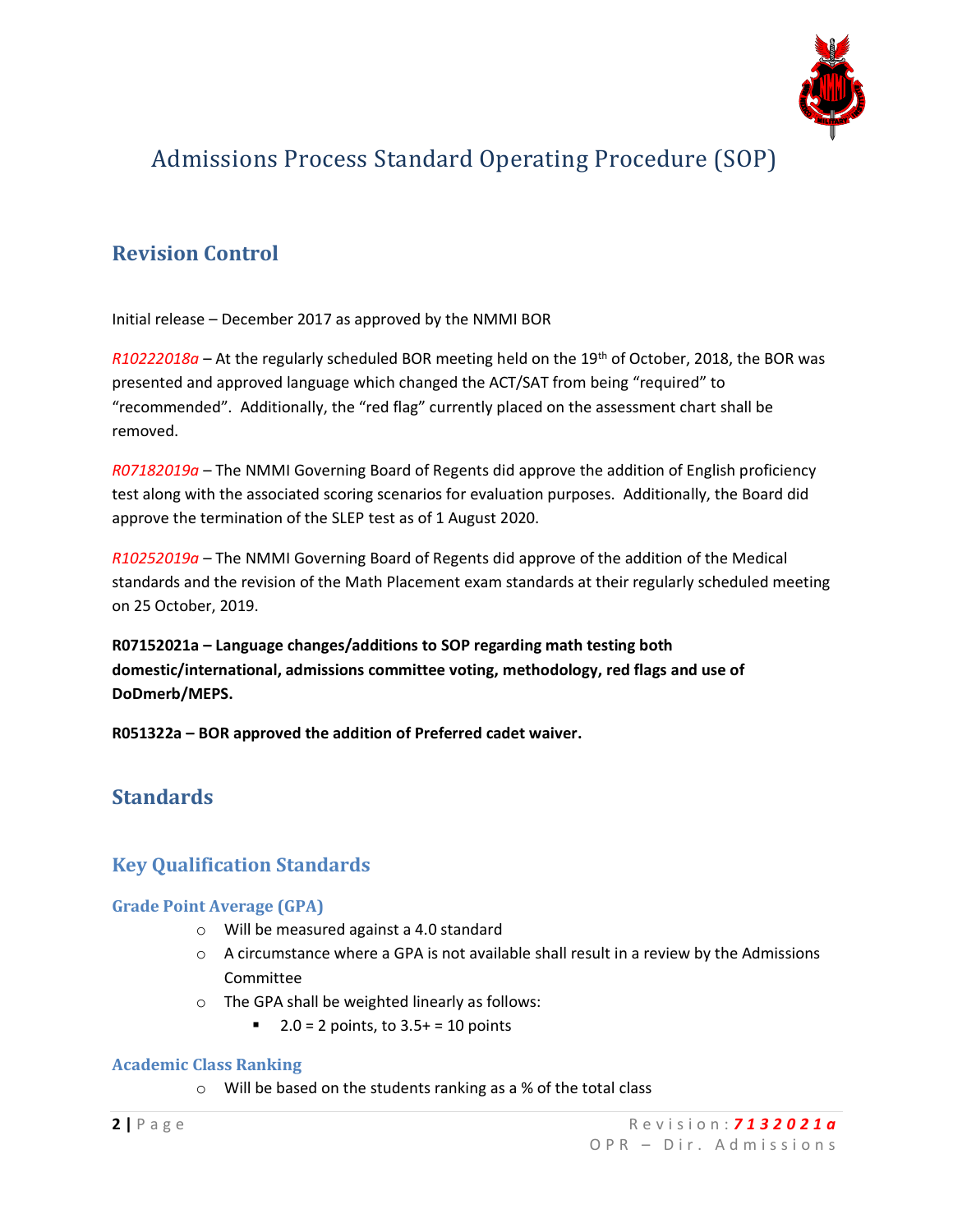

- o The ranking shall have points allotted to their ranking as follows:
	- Top 10% 5 points
	- Top 25% 4 points
	- Top 50% 3 points
	- Top 75% 2 points
	- Top 90% 1 points
- $\circ$  For candidates who are unable to produce a class ranking, a method of assigning points shall be based on their GPA, as a 4.0 standard, as follows:
	- $\blacksquare$  3.5-4.0 5 points
	- $\blacksquare$  3.0-3.49 4 points
	- $2.5 2.99 3$  points
	- $\blacksquare$  2.0-2.49 2 points
	- $\blacksquare$  1.5-1.99 1 point

### **Standardized Tests**

ACT/SAT scores are not required for Admission to New Mexico Military Institute (NMMI). However, we do highly recommend applicants provide the scores when they apply for two significant reasons. First, the scores help Academic Advisors and Administrators register students into the correct classes for success. Second, the scores determine eligibility for scholarships and other financial aid. - *R10222018a*

Accepted English Proficiency TEST for Junior College and High School candidates *R07182019a*

|                  |             | <b>Accepted English Proficiency TEST Format</b> |                    |              |             |                 |             |            |              |                              |             |                      |
|------------------|-------------|-------------------------------------------------|--------------------|--------------|-------------|-----------------|-------------|------------|--------------|------------------------------|-------------|----------------------|
| Score            | <b>SSAT</b> | <b>TOEFL</b>                                    | Cambridge<br>First | <b>IELTS</b> | <b>iTEP</b> | <b>DuoLingo</b> | <b>GTEC</b> | <b>PTE</b> | <b>ELTIS</b> | <b>TOEFL</b><br>9th<br>Grade | <b>SLEP</b> | <b>RDG Placement</b> |
| 5.               | Top 10%     | $110+$                                          | C <sub>2</sub>     | $8.5 - 9$    | $5.0+$      | 140-160         | 1314-1400   | $83+$      | $8 - 9$      | 884-900                      | 63-97       |                      |
| $\overline{4}$   | Top 25%     | 100-109                                         |                    | $8 - 8.4$    | $4.5 - 4.9$ | 120-139         | 1291-1313   | 79-82      | $7 - 7.9$    |                              | 60-62       |                      |
| 3                | Fop 50%     | $90 - 99$                                       | C <sub>1</sub>     | $7.5 - 5.9$  | $4.1 - 4.4$ | 90-119          | 1267-1290   | 73-78      | $6.5 - 6.9$  | 867-883                      | 59-61       |                      |
| $\overline{2}$   | Top 75%     | 80-89                                           |                    | $6.5 - 7.4$  | $3.8 - 4.0$ | 75-89           | 1181-1266   | 58-72      | $6.0 - 6.4$  |                              | 56-58       | <b>Recommended</b>   |
|                  | Fop 90%     | 62-79                                           | <b>B2</b>          | $5.5 - 6.4$  | $3.6 - 3.7$ | 60-74           | 1119-1180   | 50-57      | $5.5 - 5.9$  | 850-866                      | 55          | Recommended          |
| <b>RED FLAGI</b> | < 90%       | <62                                             | $B2$               | < 5.5        | < 3.6       | < 60            | < 1119      | < 50       | 5.5          | < 850                        | < 55        | <b>Required</b>      |

NOTE:

- International students who have attended an English-speaking school for two (2) or more years will be required to take the domestic standardized placement tests.
- SLEP Test results will no longer be accepted after 1 August, 2020. *R07182019a*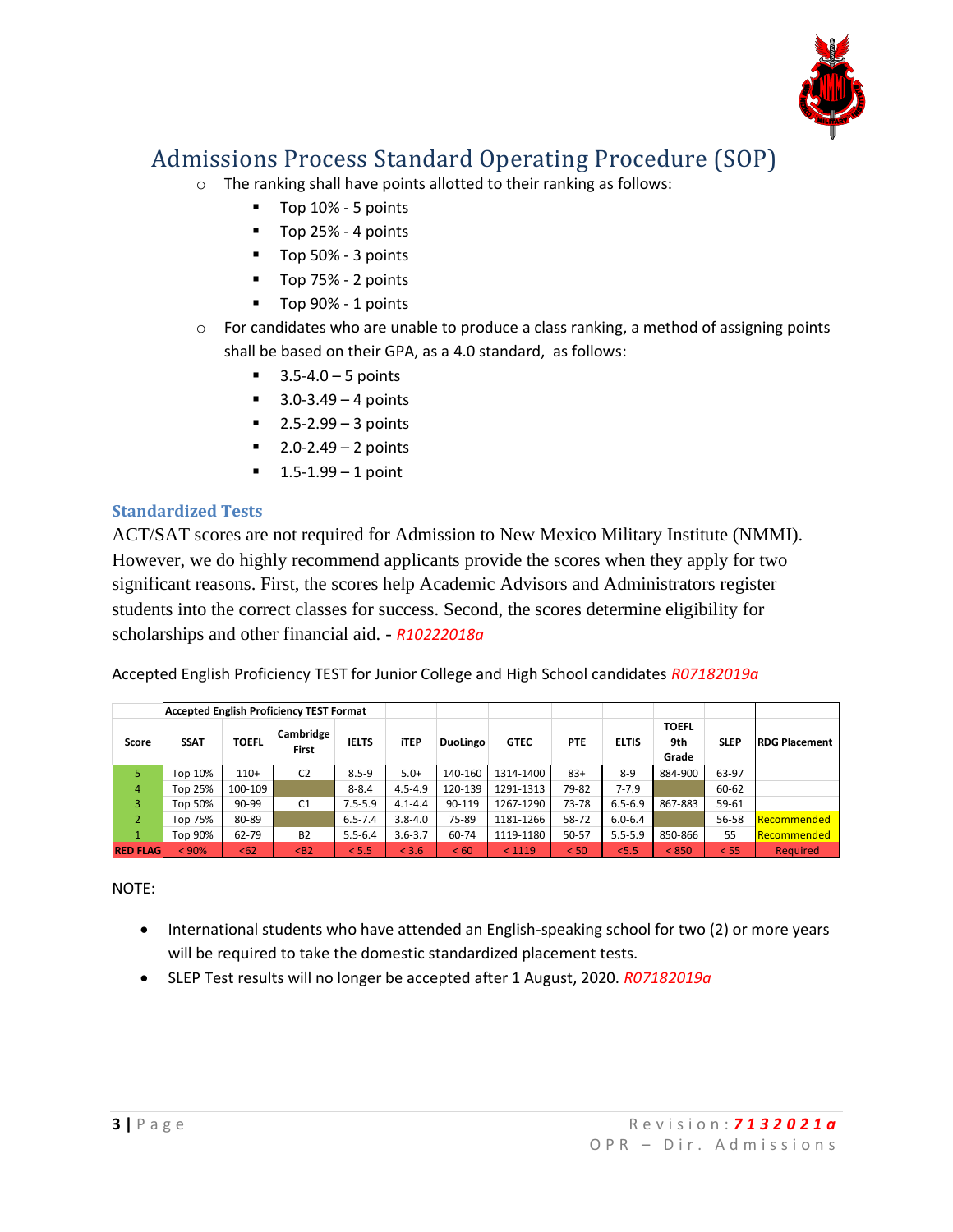

### **High School Placement Math Test** *R10252019a*

- $\circ$  Domestic students will take the Math Placement Exam during their academic year and assigned points based on the following:
	- $\blacksquare$  3<sup>rd</sup> Class Sr.
		- 70+ on pre-Alg.; std.; 3 points (Alg. I placement with credit validation, can take Alg. 1 challenge exam.)
		- 60-69.9 pre-Alg., std.; 2 points (**Candidates can re-take the MPE during the school year to earn Pre-Alg. Credit, will have to participate in 2 week senior week to graduate on time.**)
		- **45-59.9 – pre-Alg. std.; 1 point (Pre-Alg. Placement, will require Alg. 1 & Alg. 2 during summer school.)**
		- **Applicants must have a passing grade for Geometry on their transcript.**
		- **If score is between 40-44.9 candidate is allowed 1 retake, scoring below 39.9 does not allow direct admission to NMMI.**
		- **Algebra 1 challenge Test can be administered online/remotely to 3rd Class prospects up until "2" weeks prior to matriculation. After which they will take their placement exam upon arrival.**
	- $\blacksquare$  4<sup>th</sup> Class Jr.
		- 70+ on pre-Alg.; std.; 3 points (Alg. I placement with credit validation)
		- **60-69.9 – pre-Alg., std.; 2 points (Candidates can re-take the MPE during the school year to earn Pre-Alg. credit.)**
		- **45-59.9 – pre-Alg. std.; 1 point (Pre-Alg. Placement, will require Alg. 1 during summer school, Alg. 2 will be taken during 3rd class year.)**
		- **Applicants must have a passing grade for Geometry on their transcript.**
		- **If score is between 40-44.9 candidate is allowed 1 retake, scoring below 39.9 does not allow direct admission to NMMI.**
	- $\blacksquare$  5<sup>th</sup> Class Soph.
		- 70+ on pre-Alg.; std.; 5 points (Alg. I placement with credit validation)
		- 60-70 pre-Alg., std.; 4 points (Alg.I placement with no credit validation)
		- 30-59 pre-Alg. std.; 3 point (Pre-Alg. placement)
	- $\blacksquare$  6<sup>th</sup> Class Frosh.
		- 70+ on pre-Alg.; std.; 5 points (Alg. I placement with credit validation)
		- 60-70 pre-Alg., std.; 4 points (Alg.I placement with no credit validation)
		- 30-59 pre-Alg. std.; 3 point (Pre-Alg. placement)
- $\circ$  Scoring below 30 on the Initial MPE does not allow direct admission to NMMI.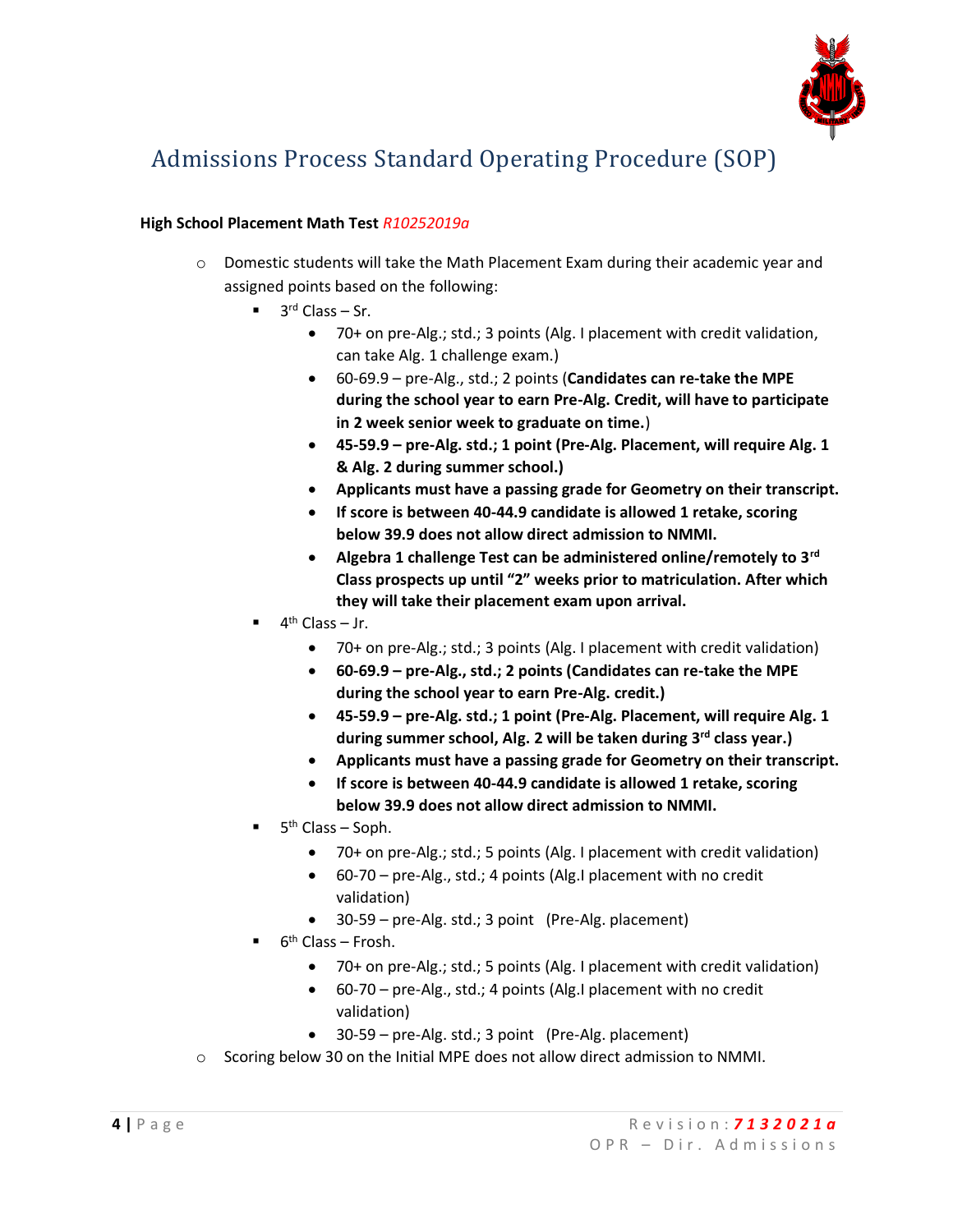

 $\circ$  In the event a student scores below 30, the perspective student will be advised that he can retest once and if the score is again below 30, he can enroll in the Admissions Online Math Enhancement Program, and upon completion of the program, retest for admission.

#### **Math Placement Process:** *R10252019a*

Once a student has been admitted as a cadet candidate, the math department will send notification to the student explaining the options for taking an advanced course placement exam.

- International students may complete the math block by consideration of the math portion of the SSAT or other math test, but must take MPE for placement upon arrival at NMMI, **if there is not a possibility to take remotely**, and will be scored as follows:
	- Top 10% SSAT or equiv. 5 points
	- Top 25% SSAT or equiv. 4 points
	- Top 50% SSAT or equiv. 3 points
	- Top 75% SSAT or equiv. 2 points

#### **Junior College Placement Math Test** *R10252019a*

- Once a student has been admitted as a cadet candidate, the math department will send notification to the student explaining the options for taking an advanced course placement exam.
	- o Descriptive Tests of Mathematics Skills in Elementary Algebra Skills, Assessing Basic Academic Competencies Identified in Academic Preparation for College (ETS) is administered to incoming junior sand seniors;
		- 0-5 For Elem Alg.
			- 5=90-100
			- $-4=80-89$
			- $3=70-79$
			- 0=0-69 Red Flag
	- o Descriptive Tests of Mathematics Skills in Arithmetic Skills, Assessing Basic Academic Competencies Identified in Academic Preparation for College (ETS) (pre-algebra) is administered to incoming Freshmen and sophomore candidates.

0-5 For Arithmetic Skills

- 5=90-100
- 4=80-89
- 3=70-79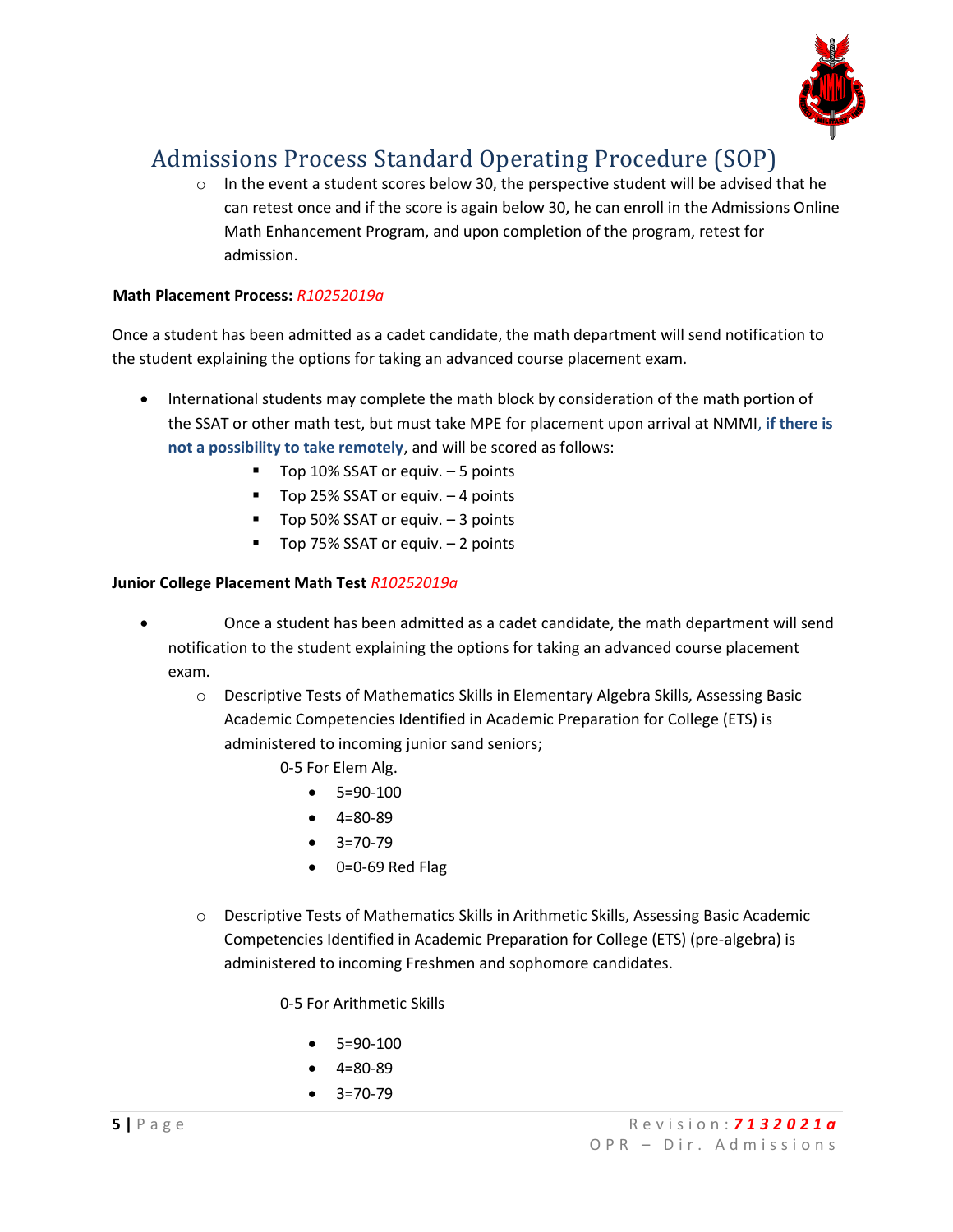

• 0=0-69 Red Flag

### **Behavior / Deportment Standard**

- $\circ$  Candidates shall be reviewed for prior or existing situations and circumstances of behavioral issues.
	- No none issues 5 points
	- $\blacksquare$  No unresolved issues  $-2$  points
	- $\blacksquare$  Unresolved issues 1 point
- $\circ$  The expectation is that any unresolved issues would be resolved prior to final admission to NMMI and in no case would a pending criminal case be allowed admission.

### **Medical** *R10252019a*

- The NMMI Governing Board of Regents policy states that all candidates being considered for admission to NMMI be able and willing to fully participate in all Corps activities; academic, corps life and physical exercises. The policy includes the idea a candidate not have a medical disorder which would pose a safety risk to themselves or others. Health matters considered chronic or of such duration that a medical remedy is not suitable in a manner of time to allow the cadet to complete their studies at NMMI without substantial support to do so by NMMI representatives and otherwise limiting their ability to fully participate in all corps activities or as a safety risk shall result in the candidate's denial for admittance.
- Chronic conditions which the candidate argues are not limiting or a safety factor shall be supported by a medical professional's review and documentation with consideration of NMMI's rigorous environment prior to admittance to NMMI.
- Candidates with such health factors and any associated documentation shall be forwarded to the NMMI medical board for review and consideration prior to admittance. NMMI medical board decisions are subject to the NMMI Admissions appeal process as defined herein.
- Ref: BOR Manual 7.2, 7.3 Admissions / Retention Standards

### **Leadership Standards**

- $\circ$  Each candidate shall have the opportunity to present evidence of leadership roles they have experienced. Leadership roles could include both academic and non-academic examples as well as both related to school or extra-curricular examples.
- $\circ$  The Leadership examples shall be included in the evaluation of the candidate and assigned points as follows:
	- Extraordinary Leadership  $-5$  points = National recognition
	- Outstanding Leadership 4 points = Regional recognition
	- Good Leadership 3 points = State level recognition
	- $\blacksquare$  Proven Leadership 2 points = Local recognition
	- Some Leadership  $-1$  point = School level recognition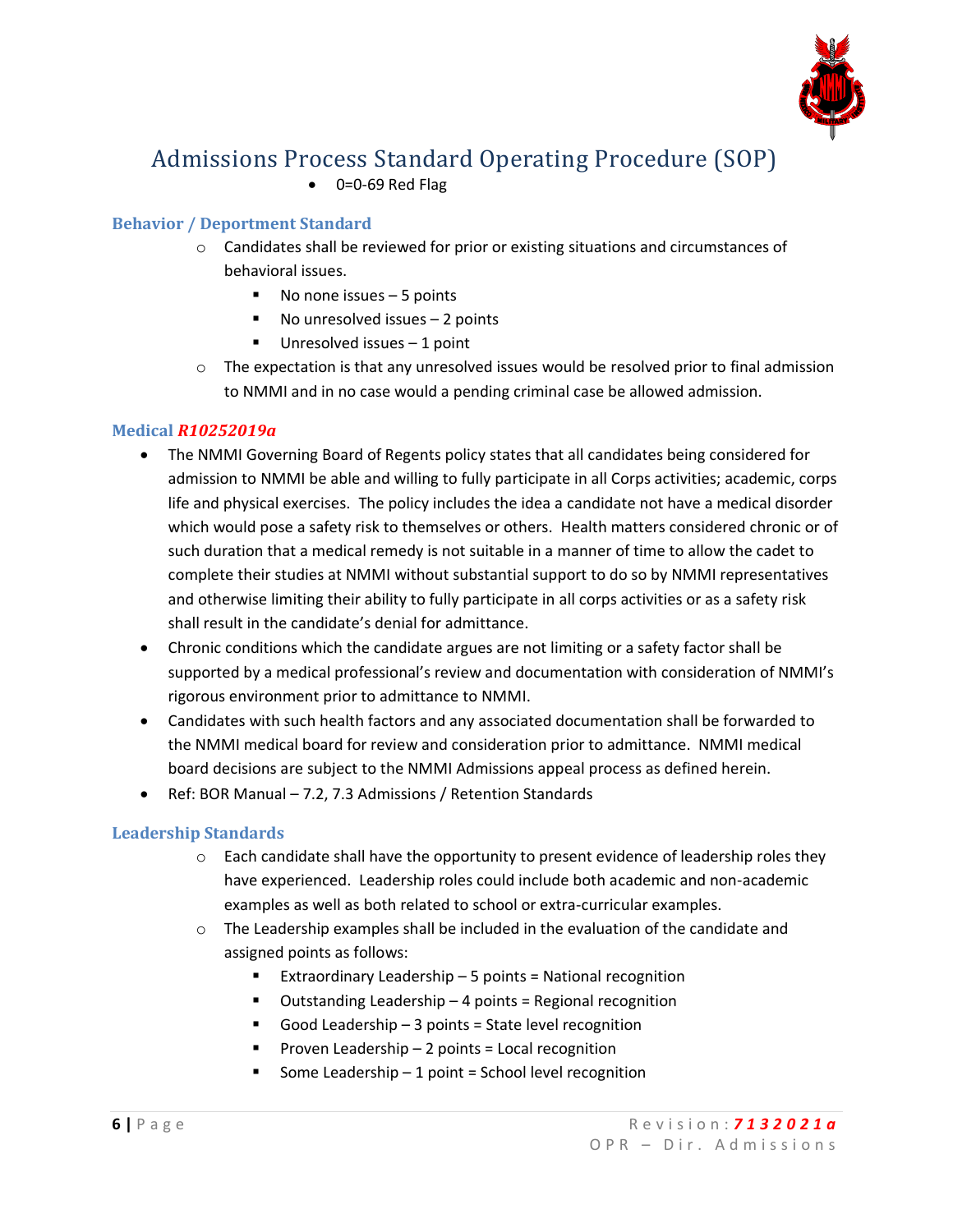

 $\circ$  The expectation is that most candidates would exhibit some leadership examples with the average being proven leadership.

### **Special Ability Standard**

- $\circ$  Each candidate shall be reviewed and allowed to submit examples of special abilities. These abilities could include foreign language skills, overall academic standing, athletic skills or skills in the arts.
- o The special abilities standards shall be assessed as follows:
	- Extraordinary Ability  $-5$  points = National recognition
	- Outstanding Ability 4 points = Regional recognition
	- Good Ability  $-3$  points = State level recognition
	- **•** Proven Ability  $-2$  points = Local recognition
	- $\blacksquare$  Ability 1 point = School level recognition
- $\circ$  The expected outcome is the majority of candidates shall exhibit some proven ability.

### **Legacy Cadet**

- $\circ$  A legacy cadet shall be defined as a cadet whose direct family has been or is a cadet at NMMI. Examples include the following:
	- Legal Guardian
	- Father or Mother
	- Sibling
	- Uncle or Aunt
	- Grandparent
- $\circ$  Each candidate who can show their legacy back to the standard above shall be assessed a 2.5 point benefit.
- $\circ$  The expectation is that a legacy cadet is both familiar with the Institute and its standards as well as determined to attend and succeed at NMMI.

### **New Mexico Resident**

- $\circ$  A candidate is considered a New Mexico Resident if they are able to show their status as such under legally accepted principals. That is, either documentation or other means which would result in their being defined by other agencies of the State of New Mexico as being a legal resident.
- o Candidates showing NM residence shall be assessed a 2.5 point benefit.
- $\circ$  The expectation for the assessed value is to meet the intent of the NM Constitution, Legislative support and NM taxpayer's benefit. The expectation is further advanced in that a NM resident is generally familiar with NMMI, its standards and is determined to attend and succeed at NMMI.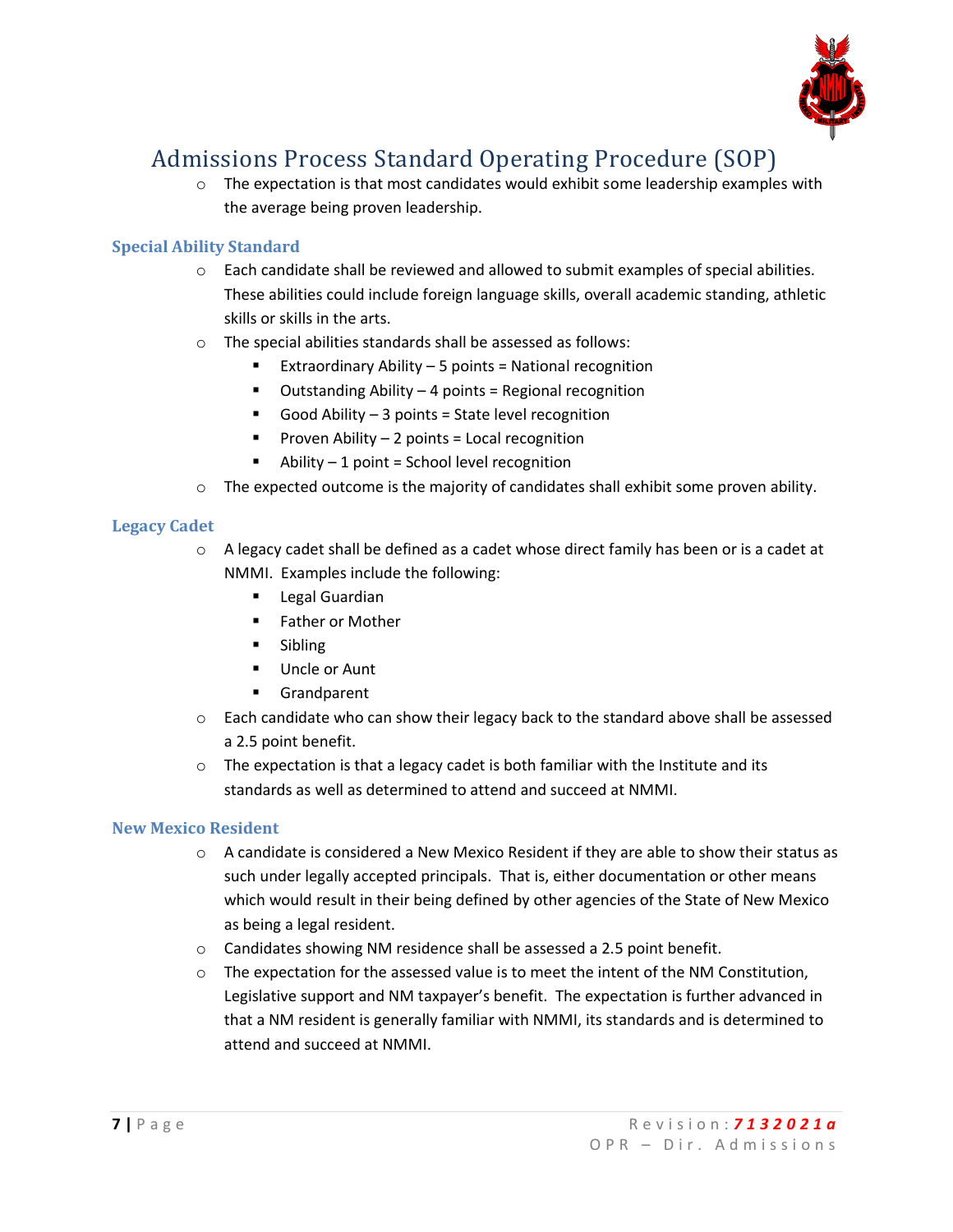

### **Minimum best qualified standards**

 $\circ$  A minimum best qualified standard is intended to set a base for which a candidate may be accepted without the additional scrutiny of the admissions committee. Such a candidate shall present a complete body of evidence to be considered and obtain an

overall score of **17**.

- $\circ$  The components for the score shall include all elements of the Key Considerations contained herein.
- o The candidate shall not exhibit any "red flags"

### **Waivers**

- $\circ$  The President / Superintendent shall establish the number and authority to grant waivers to the Key Components evaluation criteria under the following departments:
	- Athletics
	- Academics
	- Corps
	- Superintendent
- $\circ$  The expectation is the department granting the waiver will have responsibility for the success or failure of that candidate's term at NMMI.
- o Preferred cadet waivers can be used at the direction of the Director of Domestic Admissions. Candidates awarded this waiver will receive the in-state tuition and must meet the following requirements per BOR approval at the 5/13/22 meeting.
	- 27 or higher matrix score.
	- Have filled out the FAFSA and SSA form.
	- Have a desire to attend NMMI but financially have an inability to potentially do so.

### **Home-based or non-public school requirement**

In determining the stand of requirements for admission to NMMI, a student who has completed the requirements of a home-based or non-public school requirement program, and who has submitted test scores that otherwise qualify him for admission to that institution, shall not be required to obtain or submit proof of having obtained a general education development certificate. In determining requirements for admission, NMMI shall evaluate and treat applicants from home-based educational programs or non-public schools fairly and in a nondiscriminatory manner.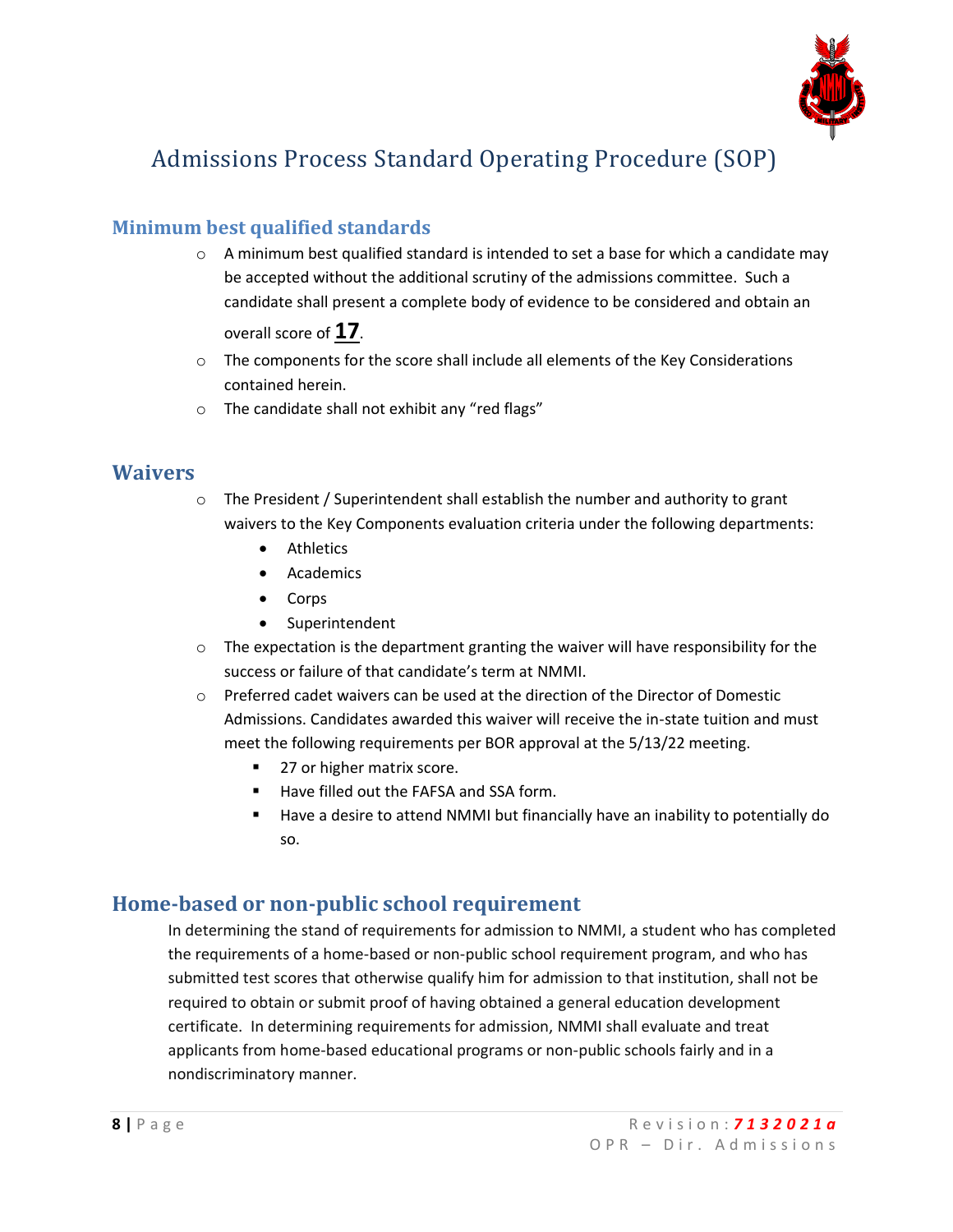

**Authority** - Ref. NMSA, Chapter 5.2.1 – State and Private Education Institutions, 21-1-1 – State Institutions; Admissions Requirements to be established by the board of regents (1997)

### **Vice Dean Review**

- o The Vice Dean / Principal of the NMMI High School shall review the record of all Junior and Senior high school candidates for circumstances of the candidate's ability to complete their academic requirements in an expected time-frame.
- $\circ$  The Vice Dean/ Principal may as a matter of the review reject a candidate for admittance to NMMI.
- $\circ$  The decision to reject the candidate will include the reasoning which is expected to be communicated to the candidate.
- $\circ$  The candidate shall have the ability to appeal the rejection as in other cases which have resulted in the same outcome.

## **Admissions Committee**

- $\circ$  An Admissions Committee shall be established for the review of and determination of a candidate who either does not meet the minimum overall score of Key Components or has otherwise been determined to have a "red flag".
- o The Committee shall be composed of the following members:
	- Director of Admissions, Chairperson and Cadet Advocate
	- Vice Dean, standing member
	- Representatives from:
		- o Athletics
		- o Cadet Counseling Center
		- o Commandant
		- o Faculty Senate
		- o Student Assistance Center
		- o Toles Learning Resource Center
- o Reasoning: This takes into account the major reasons why a student would be going through the committee.
	- Chairperson, Director of Admissions (votes only in the case of a tie).
	- Vice Dean-are there issues noted by previous coursework/school attendance?
	- Athletics-can they be successful physically?
	- Cadet Counseling Center-Does student have and/or can we support any mental health issues?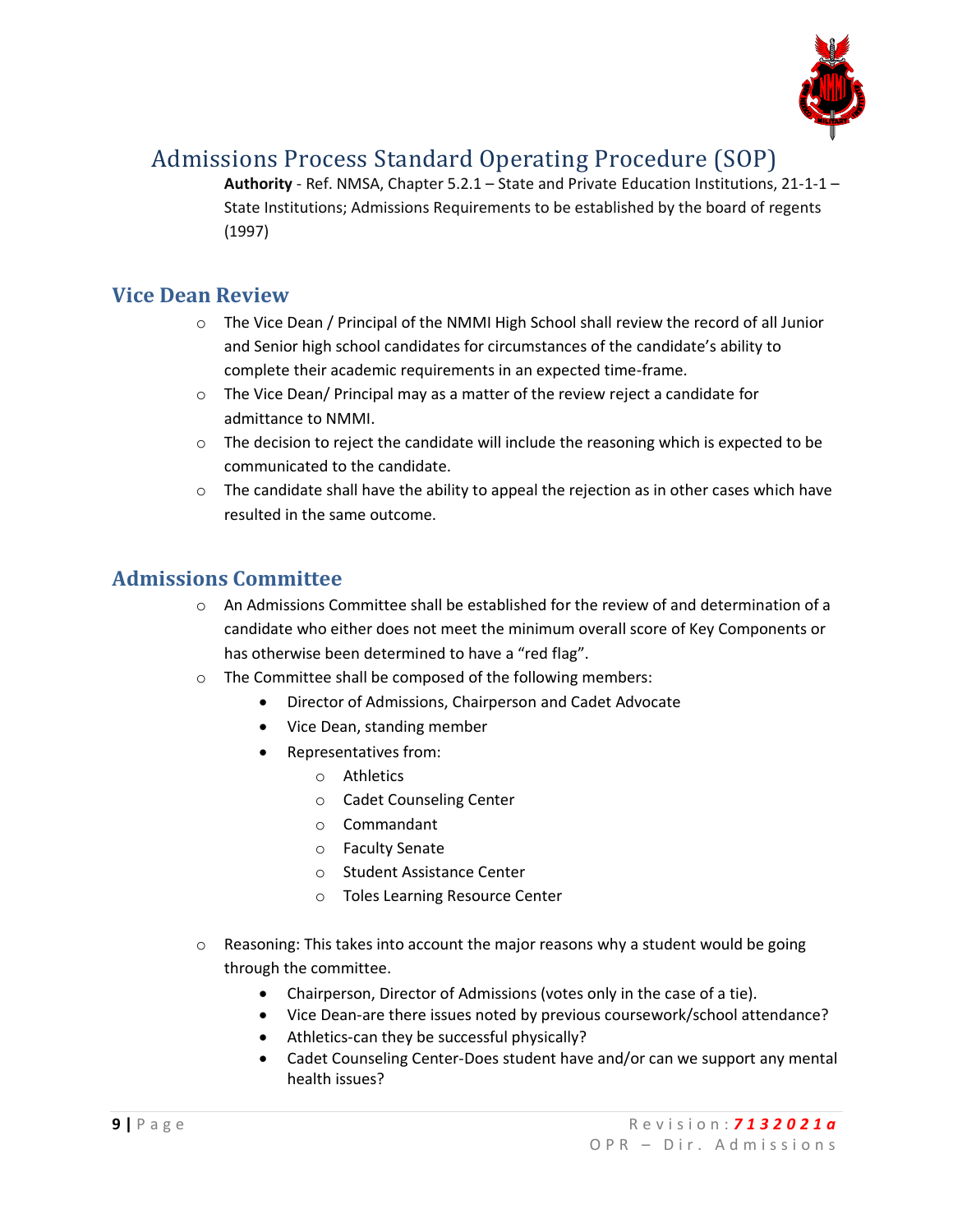

- Commandant- can this student find success in the Corps of Cadets?
- Faculty-Can this student find academic success at NMMI?
- Student Assistance Center- if high school students can reach graduation requirements?
- Toles Learning Resource Center- can we support students in the summer program and ongoing through the year?
- $\circ$  To make the committee fairer, only those who have reviewed the files in advance will vote and the historical voting record of the committee will be used to enhance our consistency.
- o The committee will cast a vote for each candidate **with either a "Yes" or "No".**

### **Admissions review schedule**

- $\circ$  The Director of Admissions shall establish a consistent method of communication via electronic means with a distinct time-line for the members to vote. Those missing the deadline will not be considered subsequent.
	- Reasonable methods of communication/ notice

### **Admissions Committee Outcome via majority vote**

- $\circ$  A minimum of 6 points average is required to "waive" the student to accept. The average of points below 6, will result in the candidate being rejected.
	- Decision to accept
	- Decision to deny

## **Admissions Appeal Committee**

- $\circ$  There shall be established an Admissions Appeal Committee hosted by the Director of Admissions and have members as follows:
	- Chief of Staff Chairperson
	- Voting Members
		- o Dean
		- o Commandant
		- o Athletic Director
	- Director of Admissions applicant advocate
- $\circ$  The intent of the appeals committee is to review only the cases where the candidate has determined to appeal the outcome of "rejection" by the Admissions assessment process or the Admissions Committee.
- o The determination of the Appeals Committee shall be based on some matter(s) of evidence the candidate is able to present which was not considered prior, thus resulting in the rejection outcome.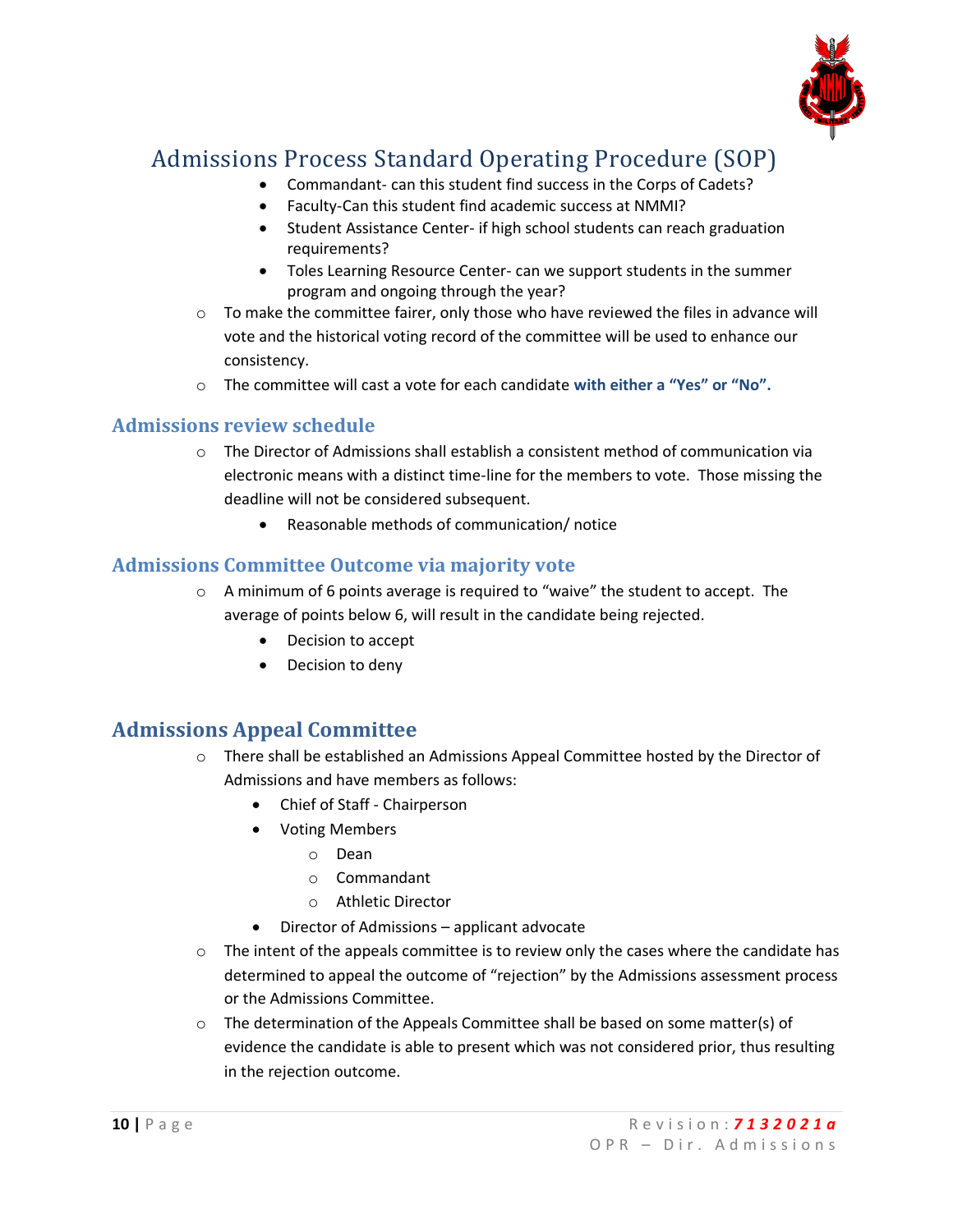

 $\circ$  The Director of Admissions shall make every attempt to host the meeting whereby the committee members can discuss the candidate's circumstances. At the very least, an email vote should contain not only the vote, but the reasoning behind the vote.

### **Admissions Appeal Committee Outcome**

- o The Admissions Appeal Committee shall simply vote for the following:
	- Decision to accept as a waiver to the earlier decision
	- Decision to deny

### **Expected Outcome(s)**

The process is designed to identify those candidates who have the qualities that will help them succeed at NMMI. The intrinsic intention is not to bring a student here just to fill beds or to "make money", any more than it is to make NMMI an "elitist" institution. The ultimate goal is to recognize those applicants who have the most potential to benefit from the mentoring and guidance NMMI staff provides to develop cadets within the intent of the NMMI mission.

### **Authority**

NMMI Governing Board of Regents Policy regarding the Admissions Standards

### **Attachments**

- Key Components Spreadsheet
	- o JC
	- o 3 rd Class
	- o 4<sup>th</sup> Class
	- o 5<sup>th</sup> Class
	- o 6<sup>th</sup> Class
- Interview Questions

## **Standard Operating Procedures for Applicants to NMMI**

Objective:

A student who has applied to NMMI has a level of confirmed interest in attending the Institute. It is important that we complete a thorough evaluation of each file in a timely fashion. Files should be evaluated honestly without bias by anyone involved in the office for any reason. Admission is a collaborative process that requires participation by Academics, Corps Life and Athletics. The Office of Admissions is the steward of the process and should not deviate from carrying out the process in the manner approved by the NMMI Board of Regents. Admissions protocol is listed in this SOP. Standards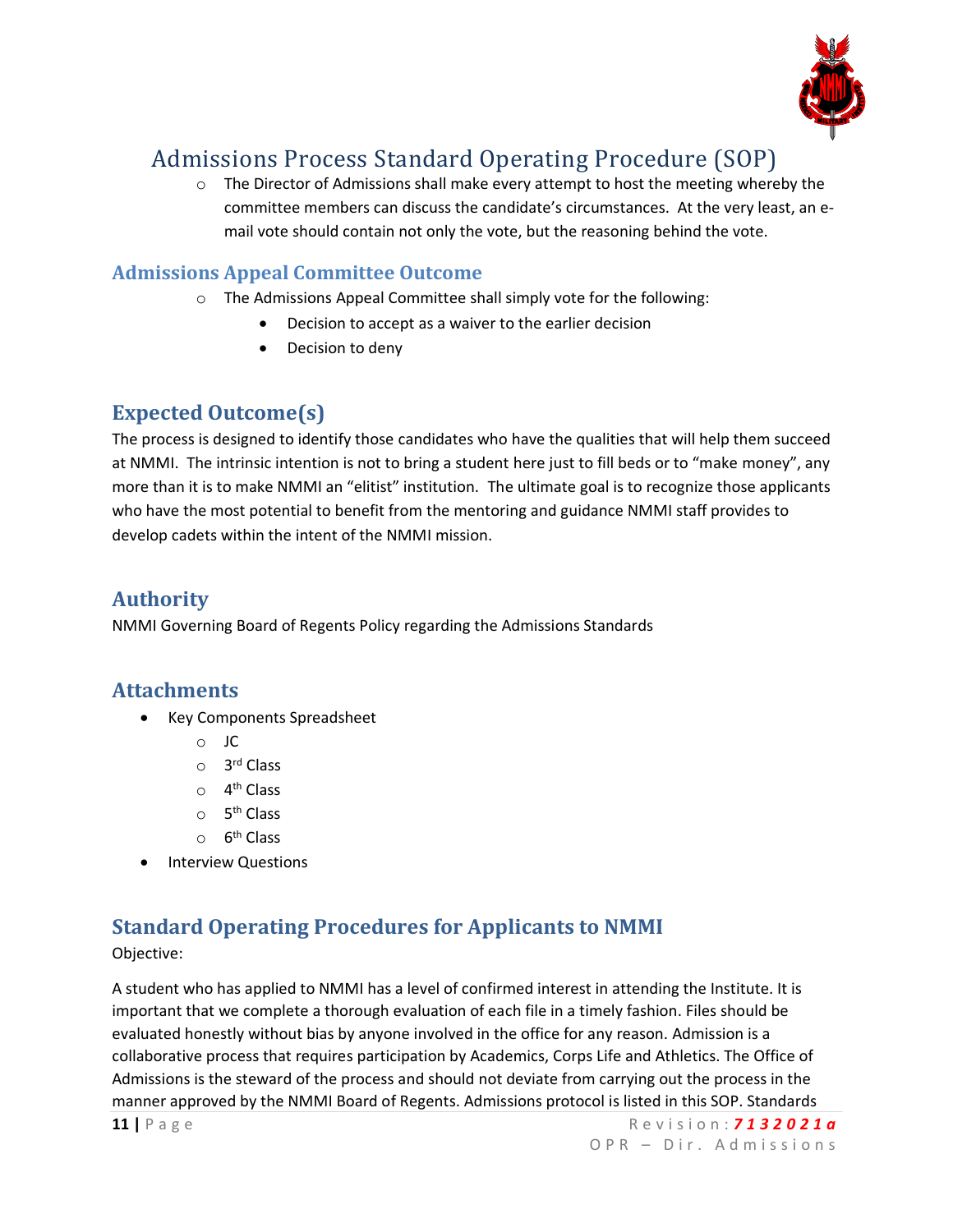

are under the purview of the Board of Regents and are contained in the BOR Admissions SOP. The protocol is a tool utilized to carry out the will of the Board and may be changed with sufficient notice to campus constituents. The BOR Admissions SOP may only be changed by a vote of the BOR and must be followed.

Process for an application to NMMI:

*All communication in the process will be coordinated through the CRM and Power Campus Systems. Logging e-mails, calls, letters, visits, etc. is crucial to a seamless process.*

*In the absence of the manager of any of the processes listed below, the process will be completed by their immediate supervisor or the supervisor's designee. This process should not stop due to any absence of Office of Admissions staff.*

- I. Once a student submits a formal application to NMMI
	- a. Within a maximum of **1 business day** (with the exception on timing for holiday breaks) the application is processed and a file is created for the applicant.
		- i. For all NEW applications, the initial application letter and application packet will be emailed to the student from processing with the recruiter assigned copied in the email. Along with a formal application packet mailed. \*\*International students will receive all documentations electronically for timing.
		- ii. All new applications will then be given to the recruiter assigned to call the student. If recruiter assigned it will be giving to another recruiter in the office to reach out and let the applicant know the application was received.
	- b. Once a month, processing will issue lack letters for all applicants is via mail or e-mail of any missing documents.
	- c. Within a maximum of (2) business days of receiving application documentation, the applicant receives a phone call and an email from their admissions counselor notifying them that their paperwork was received or if they are missing any items.
		- i. In the absence of recruiter assigned, it will go to the next available in office personnel.
	- d. All paperwork received from an applicant will be scanned into OnBase.
		- i. If processing receives records, it will be scanned and updated into all systems and marked scanned off on the application file.
		- ii. If recruiters receive records, recruiters will scan items to the appropriate data entry processors file for OnBase and place the documentation in the back for processors to index while updating the information into records. If recruiters are on the road, it will be forwarded to the processor assigned to scan and update.
	- e. Applicants should be contacted by the counselor (in a personal fashion independent of the communication flow) a minimum of (3 X) per month, while they are in the process if the applicant is actively responding. If no response to calls or recruiter email correspondences, recruiters need to contact (2 X) per week via phone.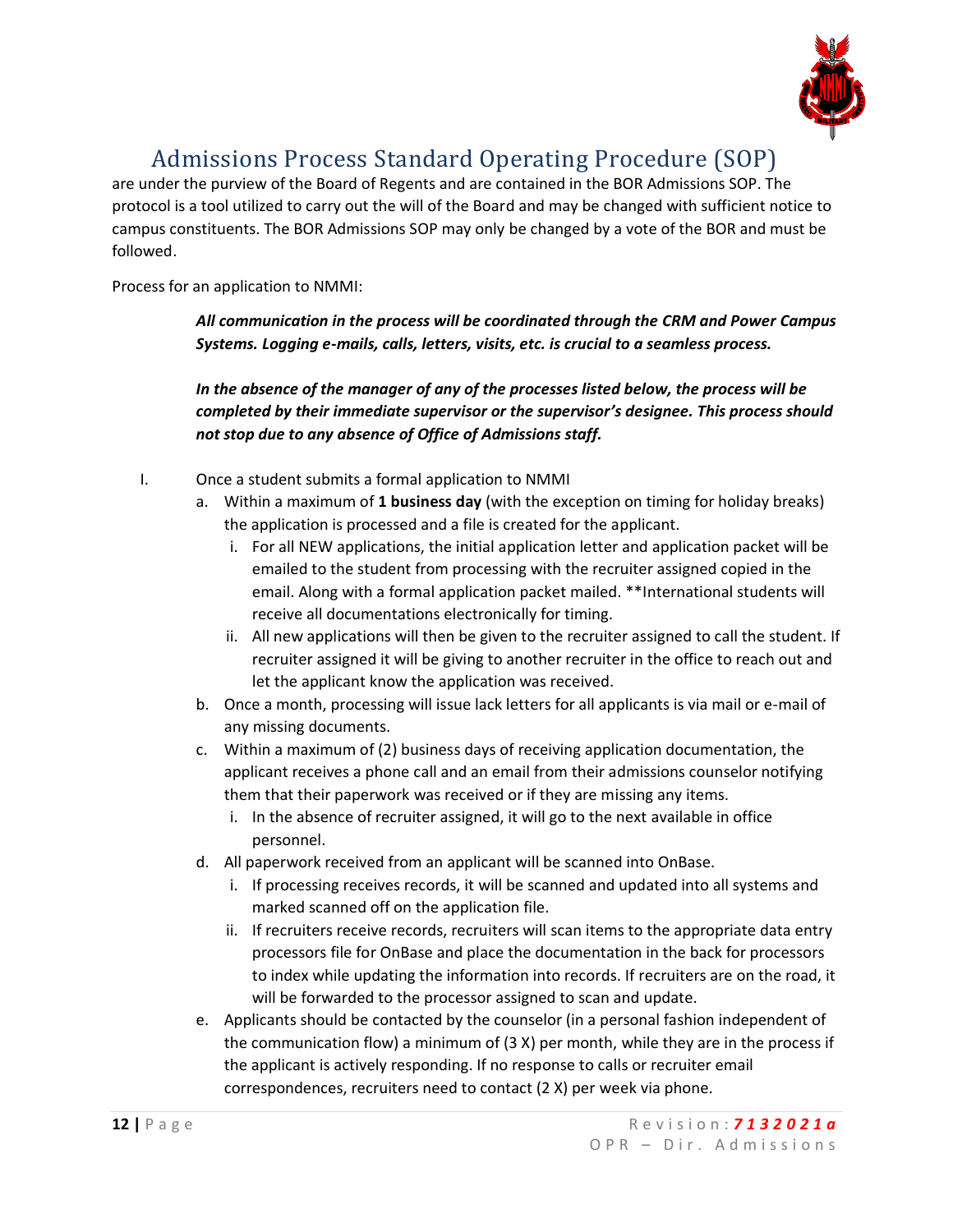

- f. An applicant who fails to complete the file or remain active in the process within a quarter (3 months) will have their application cancelled.
	- i. A formal email and phone call needs to be made 3 days prior to cancellation allowing the applicant time to respond to the status of their application.
- II. Completed file process
	- a. Once the file is completed the processor in charge of the file ensures that all required fields on the file and in all necessary systems are on record and scanned the entire file is scanned into OnBase within 3 working days of file completion. The following documents are required to make a file complete:
		- i. Complete application for admission.
		- ii. Prospective Cadet Questionnaire
		- iii. The NMMI Health and Consent form (August 2017 edition or later).
		- iv. Physical
			- 1. The Dodmerb or MEPS physical **qualification letter** can be used in place of the NMMI physical only.
		- v. Immunization record
		- vi. Birth certificate
			- 1. A passport copy can be used in lieu of the birth certificate for admission.
		- vii. Current transcript(s) from all schools previously attended.
			- 1. JC students must submit transcripts from their high school and ALL institutions of higher education they have attended.
			- 2. HS students must submit a transcript of all middle school and high school coursework (High school junior and senior applicants may be considered with a minimum of two years of HS transcripts).
			- 3. Transcripts requests will be completed during the initial application stage and, if applicant is admitted, will submit a formal request at the end of the school year to assist in collection of records.
				- a. Recruiters will verify with registrar if course objectives need to be requested for any incoming 10<sup>th</sup>-12<sup>th</sup> grade, including international transcripts (not on record of school's identified already in the system) before requesting from institutions.
		- viii. Receipt of IEP:
			- 1. While we don't request IEPs, anytime an IEP is received, the IEP and student's application record is reviewed by the HS Principal.
				- a. Purpose: To alleviate parents from waiting for admission decisions and then forwarding IEP request to NMMI. Having it go to the HS Principal no matter the timing will close up any gap in transcript history discovered with the file in question.
		- ix. Standardized Test Scores as listed in the BOR SOP.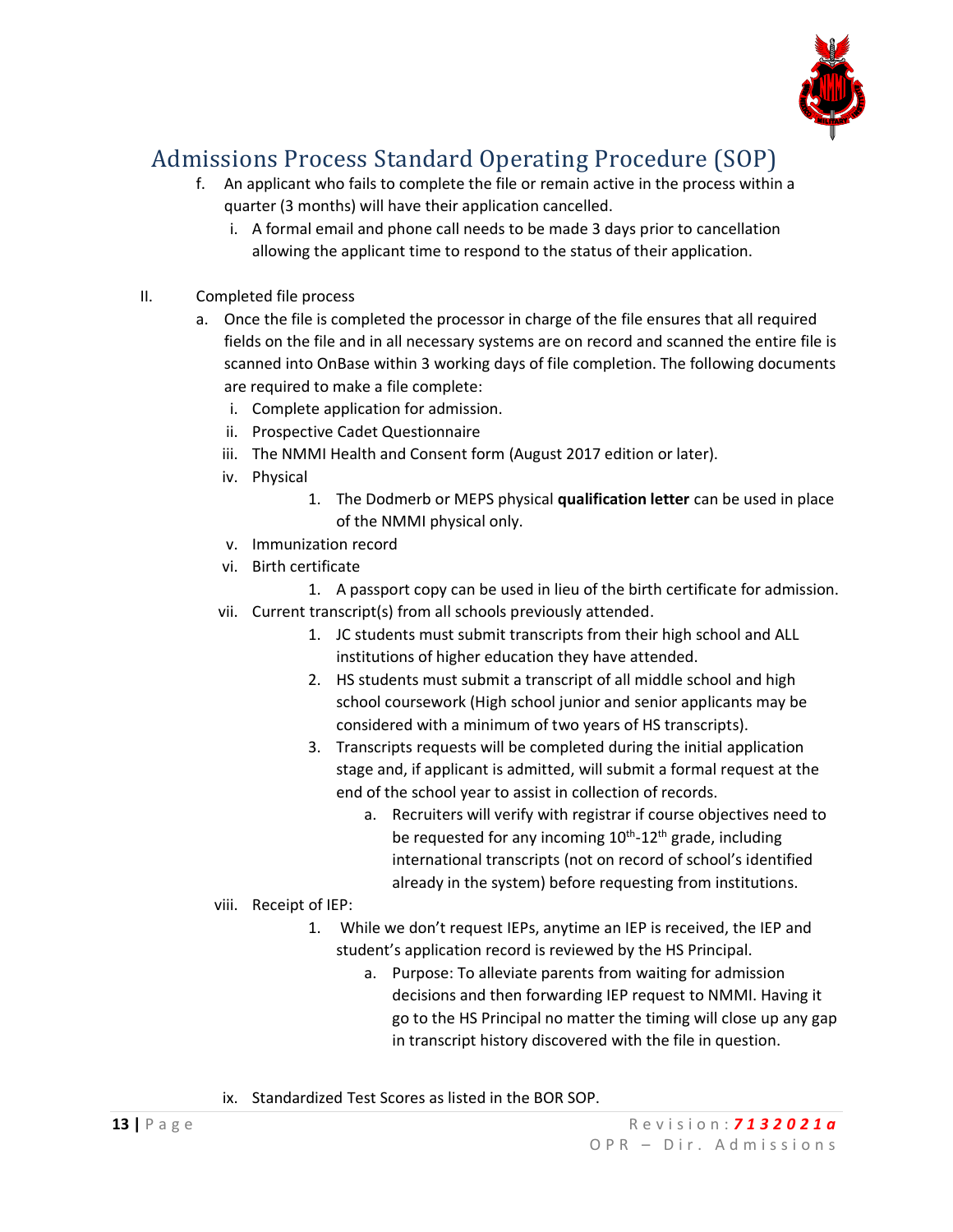

- a. SSAT fee waivers are available to domestic students showing financial need. Request for a fee waiver should be submitted to either Assistant Director or the Director for approval.
- b. International students unable to afford the SSAT will be unable to receive their I-20 to study in the US and thus are not eligible for an SSAT fee waiver.
- x. High school students must also complete an in person or 'live online media' interview.

*\*All 3 rd class applicants are required to visit campus, all other applicants and international students are highly encouraged to visit but not required. In a case where a student presents the case that they cannot come to campus, a Skype interview may be conducted with the consent of the Director of Admissions or Assistant Director of Admissions.*

*\*\*\*All HS students will be required to present insurance at matriculation, if not previously submitted during file completion.*

*\*\*\* Files cannot be evaluated for admission decisions or matrixed until processing has scanned and updated current information into systems.*

b. The completed file will be forwarded to the admissions counselor within 2 working days from the date of scanning. The counselor should be alerted via e-mail list.

\*\*When a counselor is out of the office, file is passed to alternative recruiter for file reading.

- i. Admissions counselors will read the file within 2 working days of its delivery.
- ii. Admissions counselors evaluate the file based on the Admissions matrix approved by the NMMI BOR (Current edition December 17, 2015). Once complete, file is submitted to the ADR for review or to ADO/Director in absence of ADR in the office.
- iii. If no red flags and student reaches the stated BOR minimum score (NMMI Admission Quotient of 17 or higher-current edition December 17, 2015). The application is processed as admit conditionally. (Red flags listed in Admissions Committee section). Counselor should call student to notify them of their conditional admission and alert them to the next steps within 2 business days.
- iv. Admission letter goes out from processing within 2 days of admission decision.
- v. Copy of this letter scanned into the record in OnBase and noted in the CRM.
- vi. Admitted students may attend summer at their discretion for improvement in Math and English.
- c. Any files with behavioral or medical red flags must be presented to the Commandants staff prior to being submitted for initial admission review or to the committee. The Commandant's staff have one week to comment.
- d. Files with less than the approved NMMI Admission Quotient (16 and below as of December 17, 2015) or any red flags will be referred to the Admissions Committee.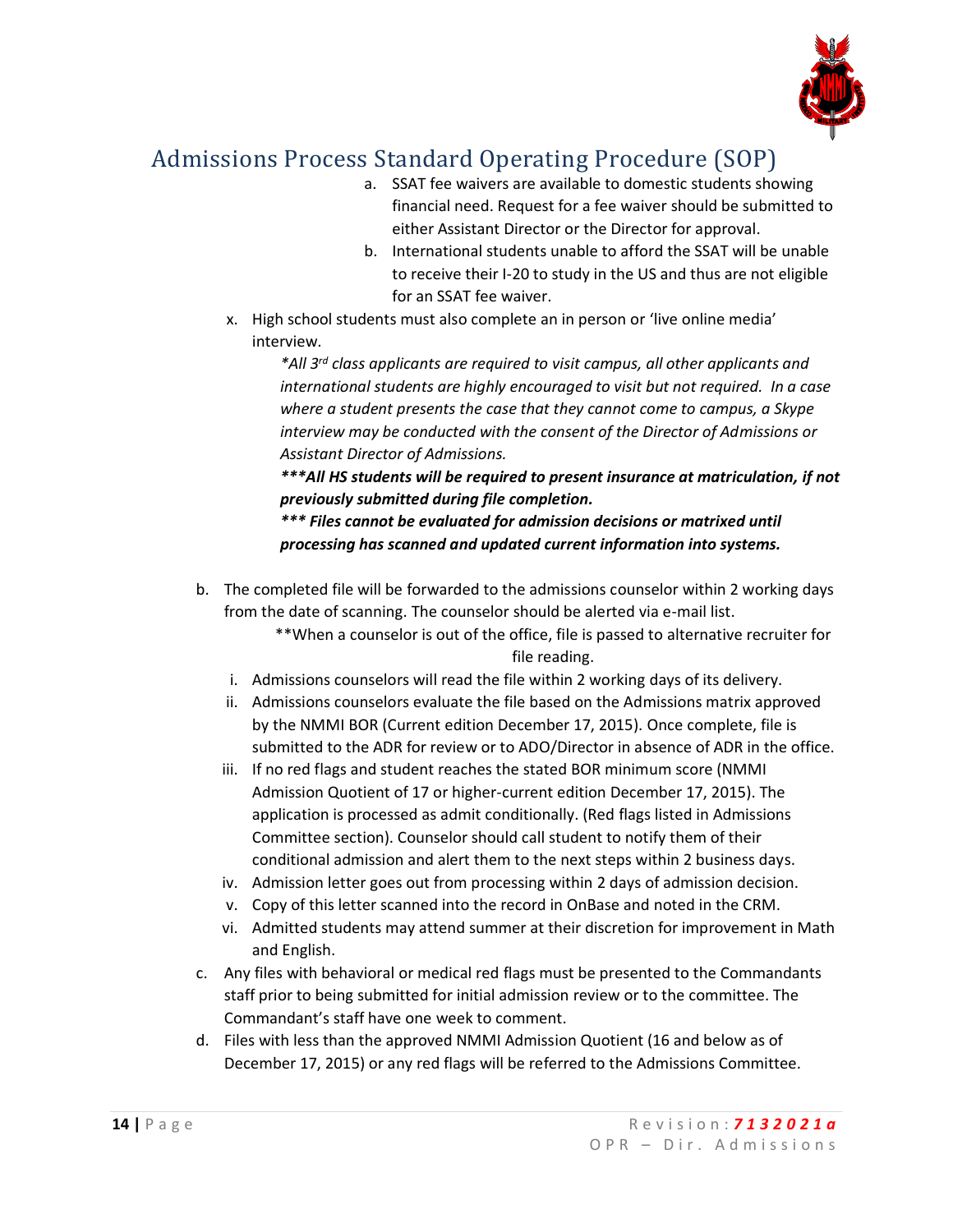

- i. Submitting files for review consists of a review on the matrix with all fields and comments completed and a note of why they are referred to committee.
	- 1. Assistant Director of Recruitment coordinates the matrix and forwards the appropriate files.
	- 2. The Admissions Committee will run twice per month from February through July and September through December.
	- 3. Counselors will submit files for review by 0800 on the  $1<sup>st</sup>$  and  $3<sup>rd</sup>$ Thursday of the month. Files not on the matrix by 0800 will wait until the next Admissions Committee review.
	- 4. Assistant Director-Recruitment forwards files on the matrix needing review to the Director of Admissions by 1300 on the 1st and 3rd Thursdays.
	- 5. Admissions Director will review and forward files for review to the Admissions Committee by COB on the 1<sup>st</sup> and 3<sup>rd</sup> Thursdays.
	- 6. Admissions Committee will have until 0730 on the  $1<sup>st</sup>$  and  $3<sup>rd</sup>$  Monday to return their scoring of the review files.
	- 7. Admissions Director will compile and render decisions on files by 1200 on the 1<sup>st</sup> and 3<sup>rd</sup> Monday.
	- 8. Counselors will contact applicants by phone (or if unable to reach, by email) with the decision by 0730 on the 1<sup>st</sup> and 3<sup>rd</sup> Tuesday.
	- 9. Files will be coded appropriately and letters mailed out within 3 business days of the Admission Committee decision.
	- 10. Students may come to the summer program with the intention of raising either their math or English scores to the point where they would meet admission standards. Each student should be told clearly what it will take to add the necessary quotient to meet the standard.
- ii. Red flags.
	- 1. A GPA rating of less than 2.0 CAN be considered a red flag.
		- a. JC applicants who GRADUATE may have below a 2.0
		- b. Some instances may arrive that impact an applicants ability to perform. E.g. COVID created a distance learning environment that students struggled with.
	- 2. English Standardized test result of bottom 25%
	- 3. Math test result of 0-29 (6th class)
	- 4. Unresolved Behavioral issues.
	- 5. Health form that shows any chronic medical issues must be reviewed by the Commandant's designee-currently the RN at the Infirmary. The Commandants staff has a maximum of one week to provide comment.